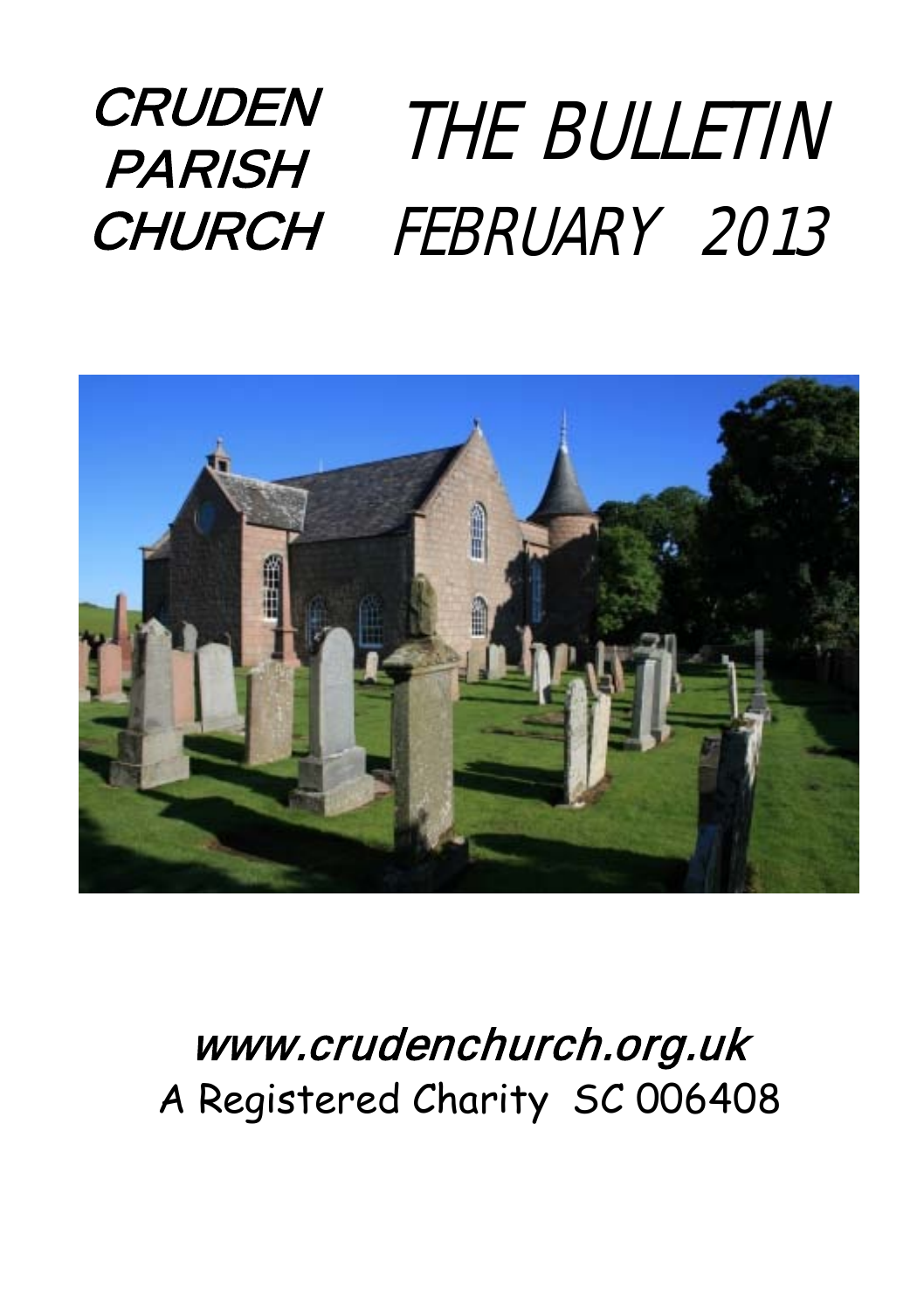## **DIARY DATES**

# **FEBRUARY 2013**

EACH WEEK (Except during school holidays) *Sundays* 10.00 am Children's Sunday Club in the Church & Stables

| Sunday 3rd :             |                      | <b>MORNING SERVICE</b>                                                               |            | 10.00 am                 |      |
|--------------------------|----------------------|--------------------------------------------------------------------------------------|------------|--------------------------|------|
| Wednesday 6th :          |                      | Coffee and Chat                                                                      |            | $10.30$ am               | Hall |
| Sunday 10th :            |                      | <b>MORNING SERVICE</b><br>conducted by the Rev Fred Coutts                           |            | $10.00$ am               |      |
| Monday 11th $\therefore$ |                      | Watch and Talk Group 7.30 pm<br>in the home of Marilyn Samways, Burnview, Cruden Bay |            |                          |      |
| Wednesday 13th           |                      | : Choir Practice                                                                     |            | $7.30 \text{ pm}$        | Hall |
| Sunday 17th :            |                      | <b>MORNING SERVICE</b>                                                               |            | $10.00$ am               |      |
| Monday 18th :            |                      | <b>Kirk Session</b>                                                                  |            | $7.30 \text{ pm}$        | Hall |
| Wednesday 20th           |                      | : Walking Group Planning Meeting 7.30 pm                                             |            |                          | Hall |
| Thursday 21st :          |                      | MESSY CHURCH                                                                         |            | 3:15 pm Port Erroll Hall |      |
| Sunday 24th              | $\ddot{\phantom{a}}$ | MORNING SERVICE<br>ANNUAL GUIDE THINKING DAY SERVICE                                 | $10.00$ am | <b>Church</b>            |      |
| Monday $25th$ :          |                      | The Guild<br>"Food for Thought" - Karen Woodhouse                                    |            | $7.30 \text{ pm}$        | Hall |
| Wednesday 27th           |                      | : Choir Practice                                                                     |            | $7.30 \text{ pm}$        | Hall |

### **FEBRUARY HYMN BOOK - CH4**

COFFEE and CHAT CHURCH HALL WEDNESDAY 6 MARCH 10.30 am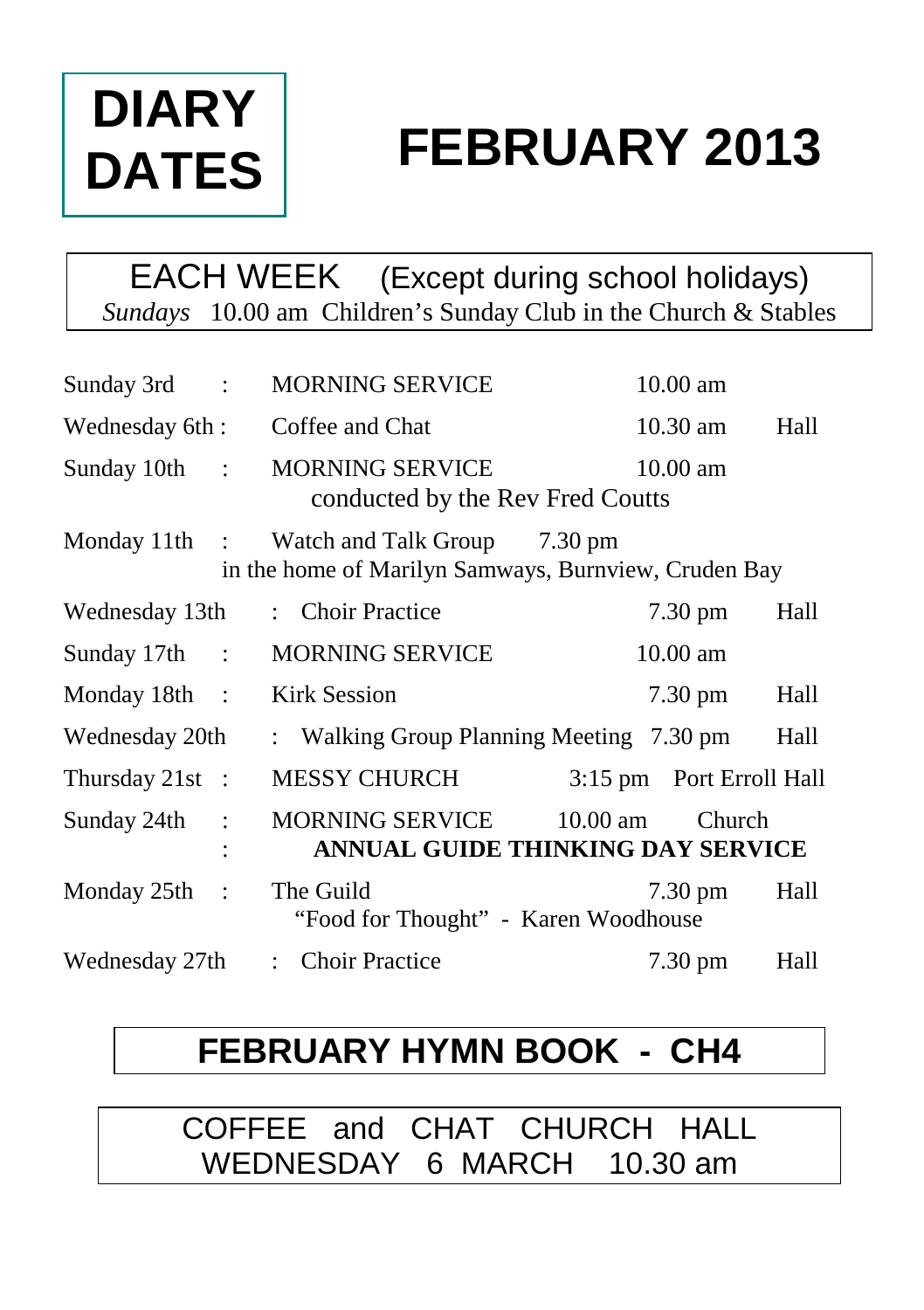### FROM THE MINISTER 8 January 2013

Dear Friends

#### **Presbytery Planning**

In December, members of the Presbytery of Buchan were given an outline of what is being proposed for the congregations in the Presbytery area for the future. The first and most important consideration for Presbyteries in shaping their plans is the mission imperative of Jesus who said *"As the Father has sent me, I am sending you."* In the future the Congregations that exist must be the ones that are seeking to extend the Kingdom of God.

It is unavoidable also that consideration must be given to the number of ministers available to offer leadership to congregations. A considerable proportion of the church's present ministers will be retiring over the next few years, far more than are currently becoming ministers. So the present shortfall of ministers compared to congregations can only get worse.

Every Presbytery, therefore, has been given an indication by the Assembly Board of how many ministers it might be expected to have in its bounds. Not surprisingly, the Presbytery of Buchan has to produce a Plan which has fewer ministers than has been the case.

However, I am glad to say that there is no intention at this time to change the status of Cruden Parish Church. When it next becomes vacant, then it will be allowed to call a minister without restriction.

It is important, however, that we continue to show that we are a viable congregation, active in different ways including reaching out to others in obedience to Christ's command. Hence I commend to you March's Stewardship Campaign. I hope you will respond positively to it.

Your friend and minister

Rodges Neils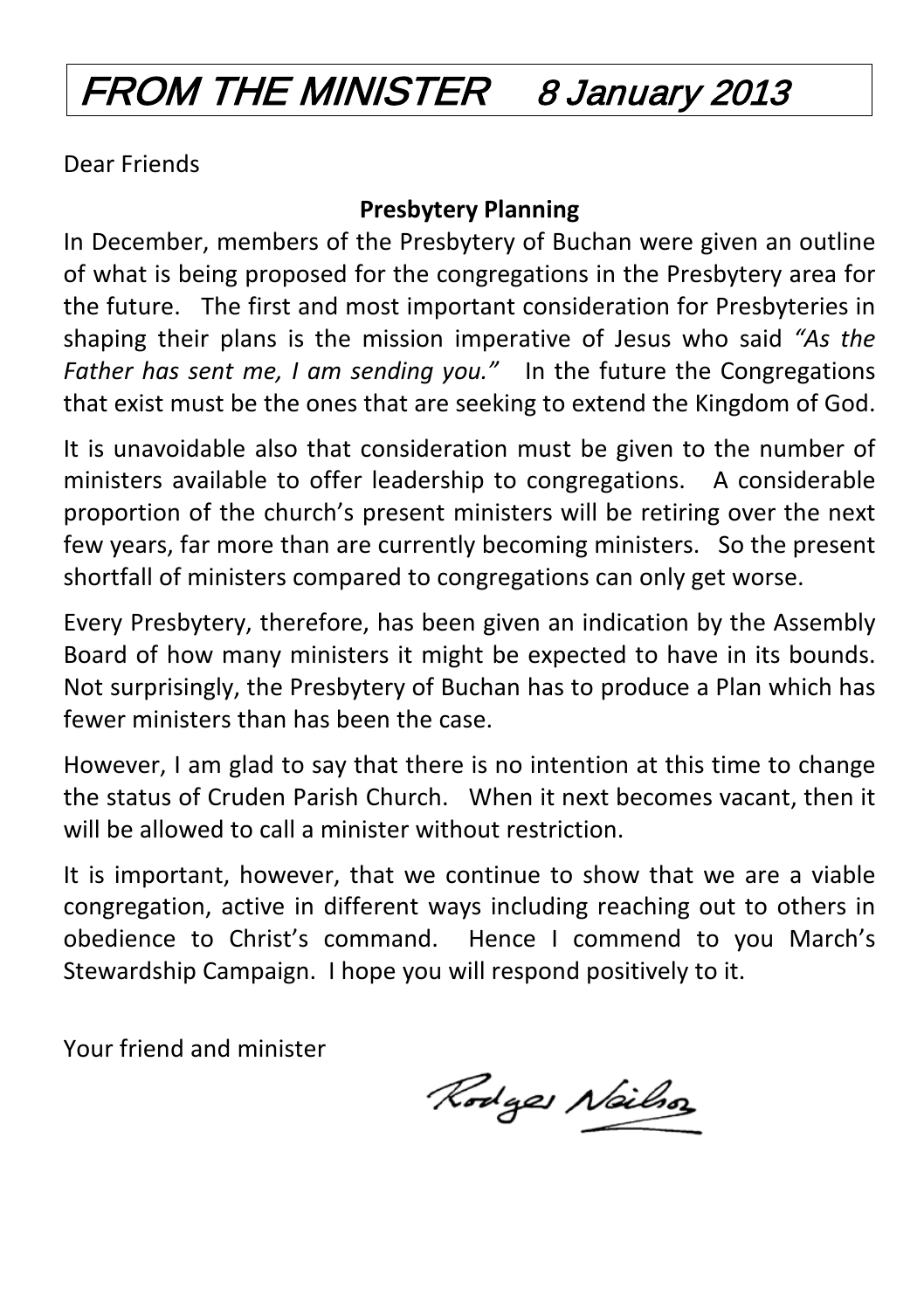## **PARISH REGISTER**

(\*denotes church member) **NO CHANGES TO REPORT**.

### **ANNUAL STATED MEETING** CRUDEN PARISH CHURCH

#### **Sunday 10 March 2013**

(as part of the morning service beginning at 10 am) PRESENTATION OF ACCOUNTS

ELECTION OF MEMBERS TO SERVE ON SESSION COMMITTEES

Those using WFO envelopes should ensure they are using the current year's envelopes. It is also most helpful when people DO NOT return a batch of envelopes but put all their contents into one envelope, marking on it the total amount enclosed. **THANK YOU.**



THANKS Cruden Church is grateful to Mr Henry McIntosh, Peterhead for once again agreeing to audit our church accounts As always, our Treasurer was quick off the mark in getting the accounts ready and they will be presented to the Session at its meeting on 18 February.

## THE GUILD

For the Guild meeting on Monday 25 February, the guest speaker will be Karen Woodhouse speaking about "Food for Thought". Anyone interested in coming will be most welcome at the Hall at 7.30 pm.

THE NEXT ISSUE OF THE BULLETIN WILL COME OUT ON **1 MARCH**. Copy for inclusion to be handed in to the Manse as soon as possible.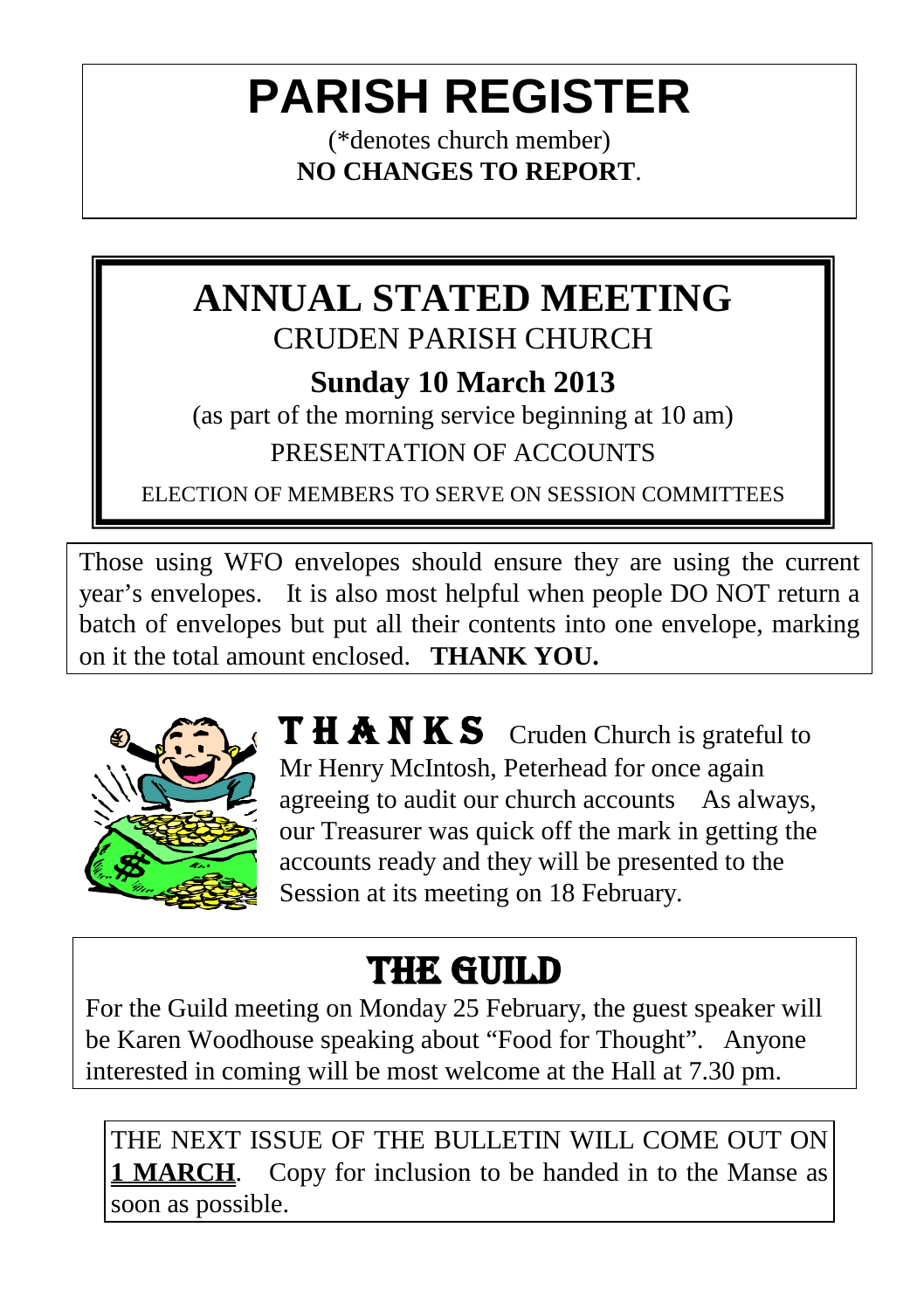## SUNDAY MORNING DUTIES 10 am

| <b>Date</b>       | Door                               | <b>Flowers</b>         | <b>Teas</b>                               | <b>Children</b>                                         |
|-------------------|------------------------------------|------------------------|-------------------------------------------|---------------------------------------------------------|
| 3 Feb             | Shonah Taylor<br>Liz Carnie        | <b>Betty Forrester</b> | Iris Durno<br>Elma Cumming                | Karla Buswell<br>Helen Smith<br>Irene Siddle            |
| 10 Feb            | Isobel Young<br><b>Jack Young</b>  | <b>Betty Forrester</b> | Marilyn Samways<br><b>Beatrice Fawkes</b> | No Junior Church                                        |
| 17 Feb            | Isobel Young<br>Jack Young         | Bessie Sandison        | Wilma Moir<br>Rosemary Reid               | Katherine Hyman<br>Maureen Reid<br><b>Brenda Cadger</b> |
| 24 Feb            | <b>Margaret Bruce</b><br>Ken Bruce | Joyce Willox           | NO TEAS                                   | Karla Buswell<br>Helen Smith<br>Irene Siddle            |
| 3 Mar             | <b>Margaret Bruce</b><br>Ken Bruce | Jean Beedie            | <b>Mary Bratton</b><br>Lewis McKechnie    | Katherine Hyman<br>Maureen Reid<br><b>Brenda Cadger</b> |
| 10 <sub>Mar</sub> | Norma Forman<br>Adrian Smith       | Lewis McKechnie        | Anne Cadey<br>Fiona Stephen               | Karla Buswell<br>Helen Smith<br>Irene Siddle            |
| 17 Mar            | Norma Forman<br>Adrian Smith       | <b>Irene Stott</b>     | Liz Carnie<br>Helen Cay                   | Katherine Hyman<br>Maureen Reid<br><b>Brenda Cadger</b> |
| 24 Mar            |                                    | Marilyn Samways        | Marilyn Samways<br>Janice Hutchinson      | Karla Buswell<br>Helen Smith<br>Irene Siddle            |
| 31 Mar            |                                    | <b>Beatrice Fawkes</b> | <b>Elizabeth Bruce</b><br>Alison Neilson  | No Junior Church                                        |

### **HOW MUCH DO YOU BELIEVE IN PRAYER?**



When a nightclub opened on Main Street, the only church in that small town organised an all-night prayer meeting. The members asked God to burn down the club. Within a few minutes, lightning struck the club and it burned to the ground. The owner sued the church which denied responsibility. After hearing both sides, the judge said, "It seems that wherever the guilt may lie, the nightclub owner believes in prayer while the church doesn't!"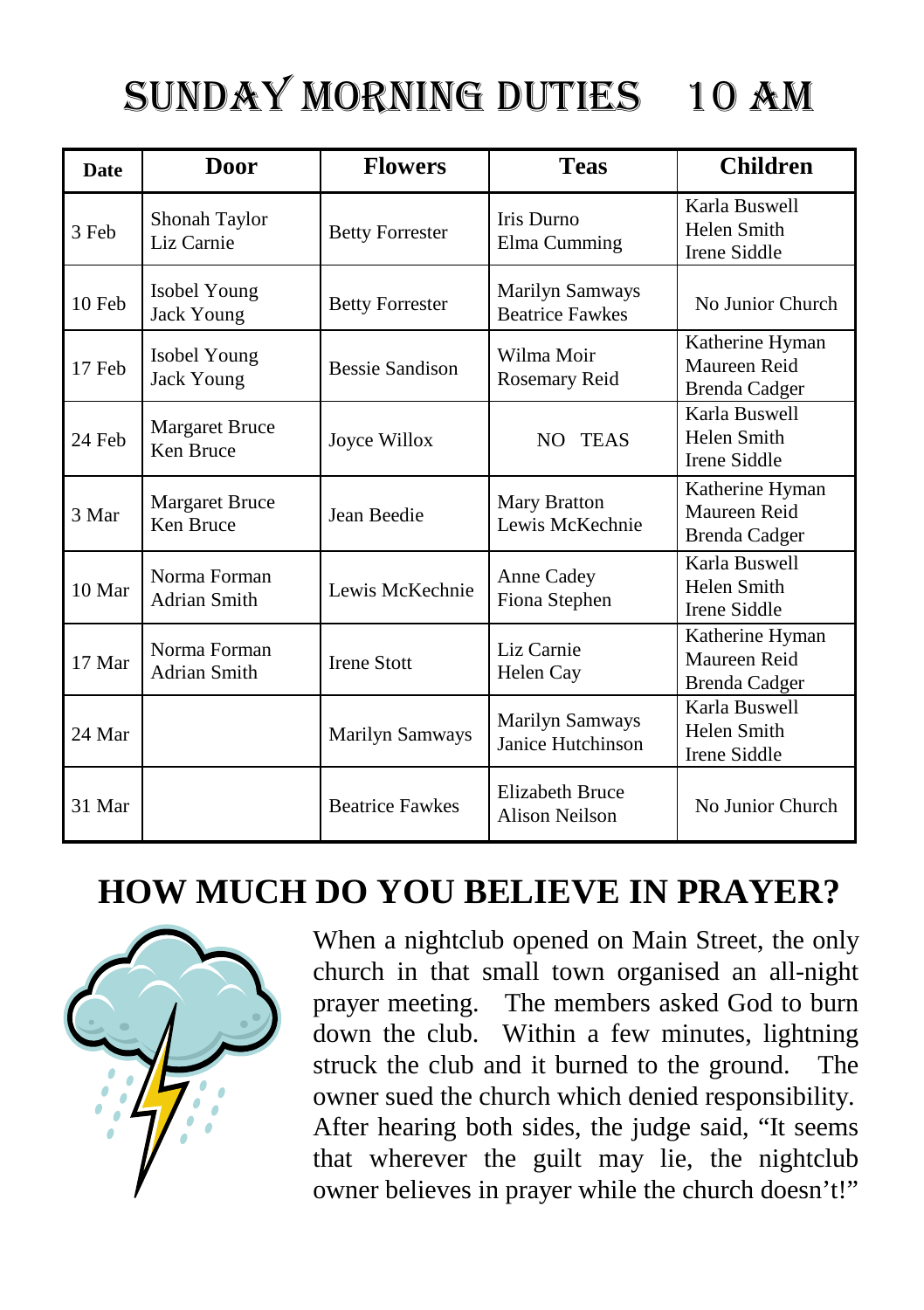# *A HEALTHY CHURCH*

In the first half of the 1990's some churches in the Diocese of Durham experienced significant growth. As a result, some research was done to find out if there were any common factors that might help people to understand this growth. Out of this research, seven `signs' for a healthy church were identified.

Think of our own congregation, in relation to these `signs'. How healthy are we?

The first is *energised by faith,* which is both the entry point for the healthy church and the mark out of which all the others flow. It asks, where does the internal energy (vitality) of our congregations actually come from? Is it survival, tradition, personal power base or from God, as part of a community of faith centred in Jesus Christ?

The second sign is an *outward looking* focus. Put another way, is the ministry of the congregation shrunk to the `internal'? We would all agree that the task of the church lies beyond itself, and that the message of Jesus Christ must engage with our neighbourhoods, in a way that is both incarnational & transformational.

The third sign is a congregation that *seeks to find out what God wants,* by discerning God's **vision for the** future, rather than our own good ideas! Very often it is disturbing for us human beings, who like to be in control, to recognise that ultimately, God sets the agenda. What is key, is not knowing all the answers in advance, for maturity of faith is as much in the seeking is in the finding.

Next comes a difficult one, *facing the cost of change and growth.* One of the greatest barriers to change and growth in the church is the fear of failure. Healthy faith takes those risks, and here is the difficult bit, it needs to begin with ourselves. How open are we to change? ?

The fifth sign is the congregation that *operates as a community.* Communities identify gifts and people's vocation, whereas organisations and institutions are structural and task orientated. This means that the church as community values the person before the task, with the healthy church stressing the importance of developing good quality relationships, a sense of belonging and empowering leadership. Is our congregation a group of individuals who meet on a Sunday, an organisation to join, or a community of faith?

Two more signs to go. Number six *is making room for all.* The healthy church is inclusive and not exclusive. It is diverse, with people on a journey to faith, giving people the opportunity in the exploration of faith. If society is not homogenous then neither should be the church. Does your congregation reflect the community that it serves?

Lastly the healthy congregation concentrates on *a few things and does them well.* This means using the people you have, and not the people you would like to have! It is about using wisely the gifts and skills of its people, and matching them to the purpose and vision, of God's direction for the congregation.

Do these signs `ring true' for the rural church in Scotland today? Are any of these signs easier or more difficult to develop in rural parishes?

*Adapted from an article by the Rev Robin McAlpine, Kirkcaldy when he was Regional Development Officer, Mission and Discipleship Council*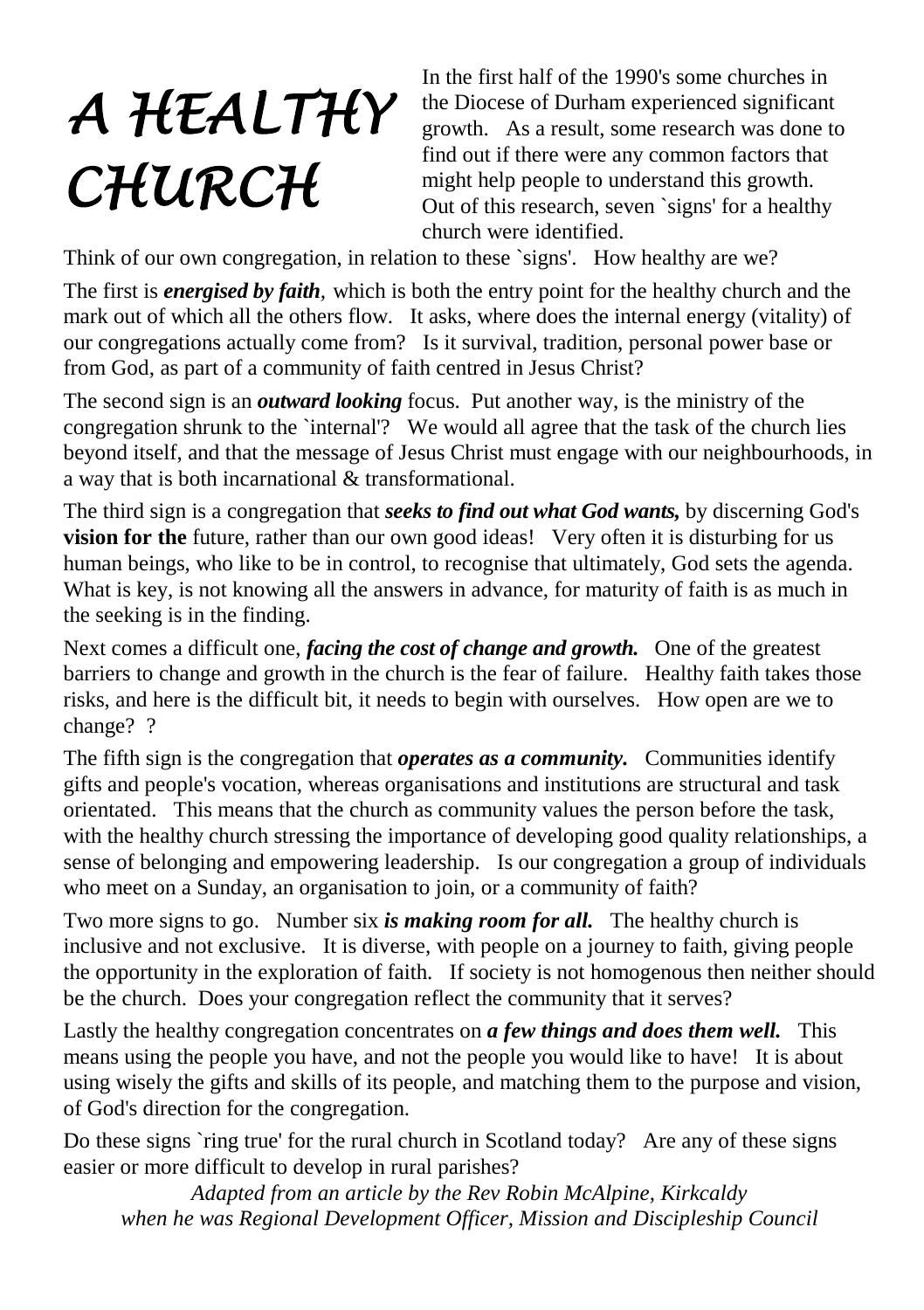## Christmas Offering

Thanks to the generosity of those attending our Christmas Eve and Christmas Day services, £300 has been sent to Alzheimers Scotland

## St Andrews Night Dinner

Held at the end of November, this very much enjoyed event broke even with regard to the costs and the price of the tickets. However thanks to the very successful raffle, £181 was raised for the Windows Project. Our thanks go to the entertainers on the night and to the organising Social Committee.

## Watch And Talk Group

The February meeting will be on Monday 11th, as usual in the home of Marilyn Samways in Cruden Bay. Anyone interested in the current tension between the West and the Middle East or between Christianity and Islam might want to go along for the DVD to be watched is "Living with the Ayotolla.".

#### ANNUAL STEWARDSHIP CAMPAIGN

Once again, with the March Bulletin will come the annual commitment card for members. Except this year there will be more to think about as we focus also on our stewardship of time.

Within the first two/three weeks of March, these cards will be collected by a church visitor. Please show your support to the church by returning your cards.

FULL DETAILS NEXT MONTH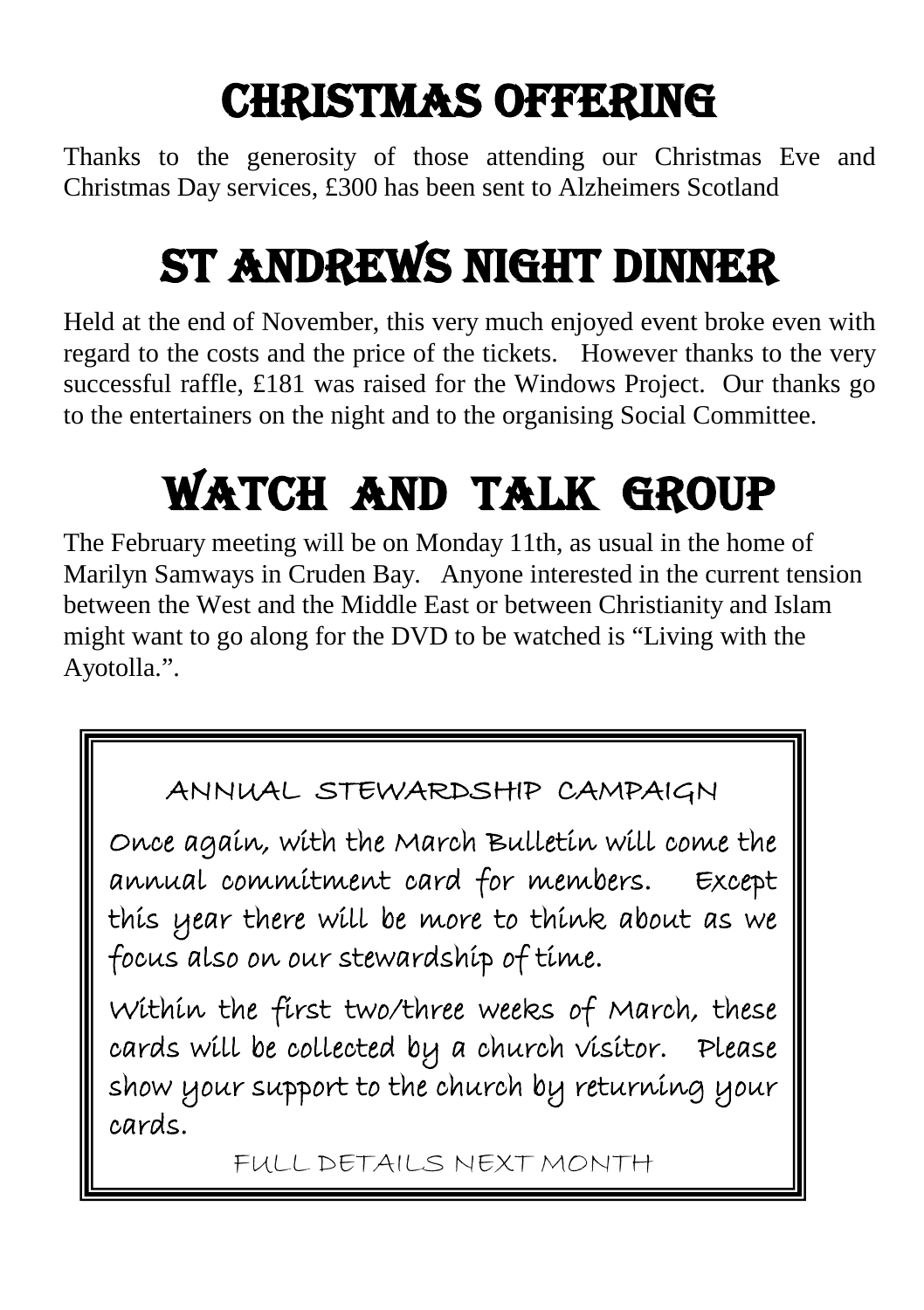

### What we believe

Our principles stem from those aspects of God revealed in the Bible and especially in the person and teaching of Jesus Christ.

**God is love**. All people are created in his image, valued by him and called to eternity with him. We must, therefore, treat each person with respect, dignity and love. So, while we will always be a Christian-based organisation, we are happy to work with those of other faiths and beliefs, recognising the work of God in Christ in them.

**God is just.** Throughout scripture we are confronted with God's repeated call to act justly. The continuing poverty of millions in a world of plenty, the gross inequalities in the way we conduct and regulate trade are affronts to his goodness and justice. They demand a response from us.

**God is biased towards the poor.** The Gospel of Jesus Christ proclaims good news for the poor. Christian discipleship demands we not only address the needs of the poor but also ask questions about why they are poor, and challenge systems and structures that keep them in poverty.

### What we do

We work in partnership with the poor, disadvantaged and marginalised in developing countries, whatever their creed, and with all those who share our mission of using trade as a means of fighting poverty.

We fight poverty by engaging directly in trade, by influencing others who practice and govern trade, and by developing the skills and markets of poor producers.

We recognise that poverty has spiritual as well as material dimensions so we raise awareness of poverty issues among UK consumers and encourage them to exercise moral choices when spending their money.

We support the development of people to achieve their God-given potential and we promote relationships between rich and poor people that enable the poor to earn from their skills and for the rich to learn from the poor.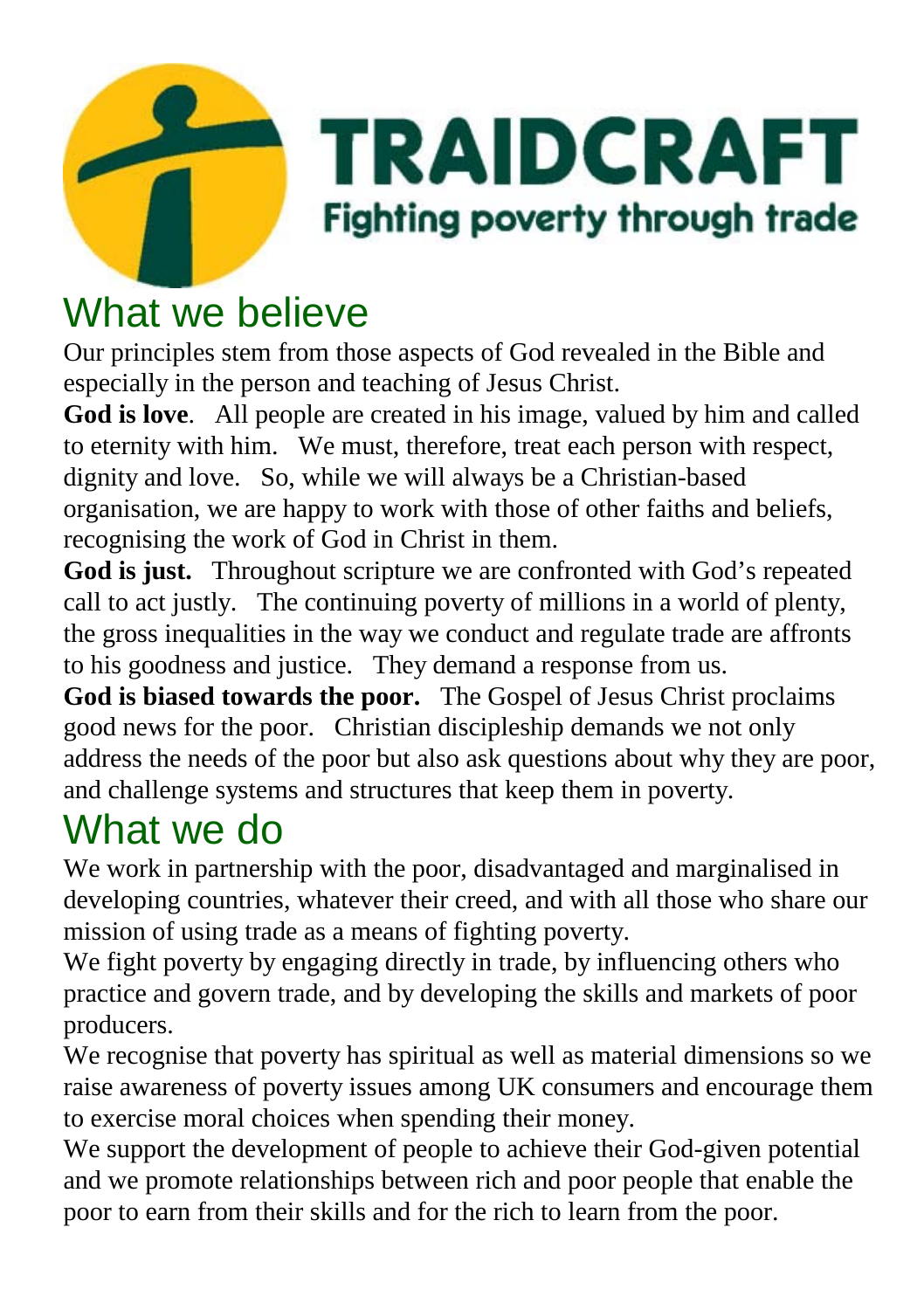We promote responsible stewardship of the created environment, giving people access to resources, a share in decisions about them, and responsibility for their use.

We seek fairness for producers, customers, employees, shareholders and other stakeholders, and we report on our activities openly and honestly in our financial and social accounts.

### Our vision

Imagine a world freed from the scandal of poverty. Imagine a world where trade is just.

Imagine a world where people and communities flourish. We believe such a world is possible and our mission is to help bring it about by fighting poverty using trade as our weapon.

By working to build such a world we are responding in a practical, Christian way to the call of the Gospel to love God and serve the world. It lies at the heart of who we are, what we believe and what we do.

Traidcraft is led by practising Christians from various denominations and backgrounds. Our Christian perspectives are enshrined in our Foundation Principles, which are used to shape our policy and guide our decisions.

### Support our work

Fair trade is a transformational activity. Imagine if every time you enjoyed a cup of tea or coffee, bit into a cereal bar or indulged in some chocolate, it made a difference to the lives of others. When you choose Traidcraft products that's exactly what you do, whether you're serving them in church or at home.

Traidcraft a Christian response to poverty

### FAIRTRADE FORTNIGHT 2013 **25 February - 10 March**

In 2012 Fairtrade asked everyone to take a step for Fairtrade and nearly 1 million steps have been registered so far. But there's still so much more to do to reach more farmers and workers who urgently need a better deal from trade.

#### **WE SHALL HAVE A FAIRTRADE STALL ON 3 and 10 MARCH Our service on 3 March will focus on Fairtrade Fortnight.**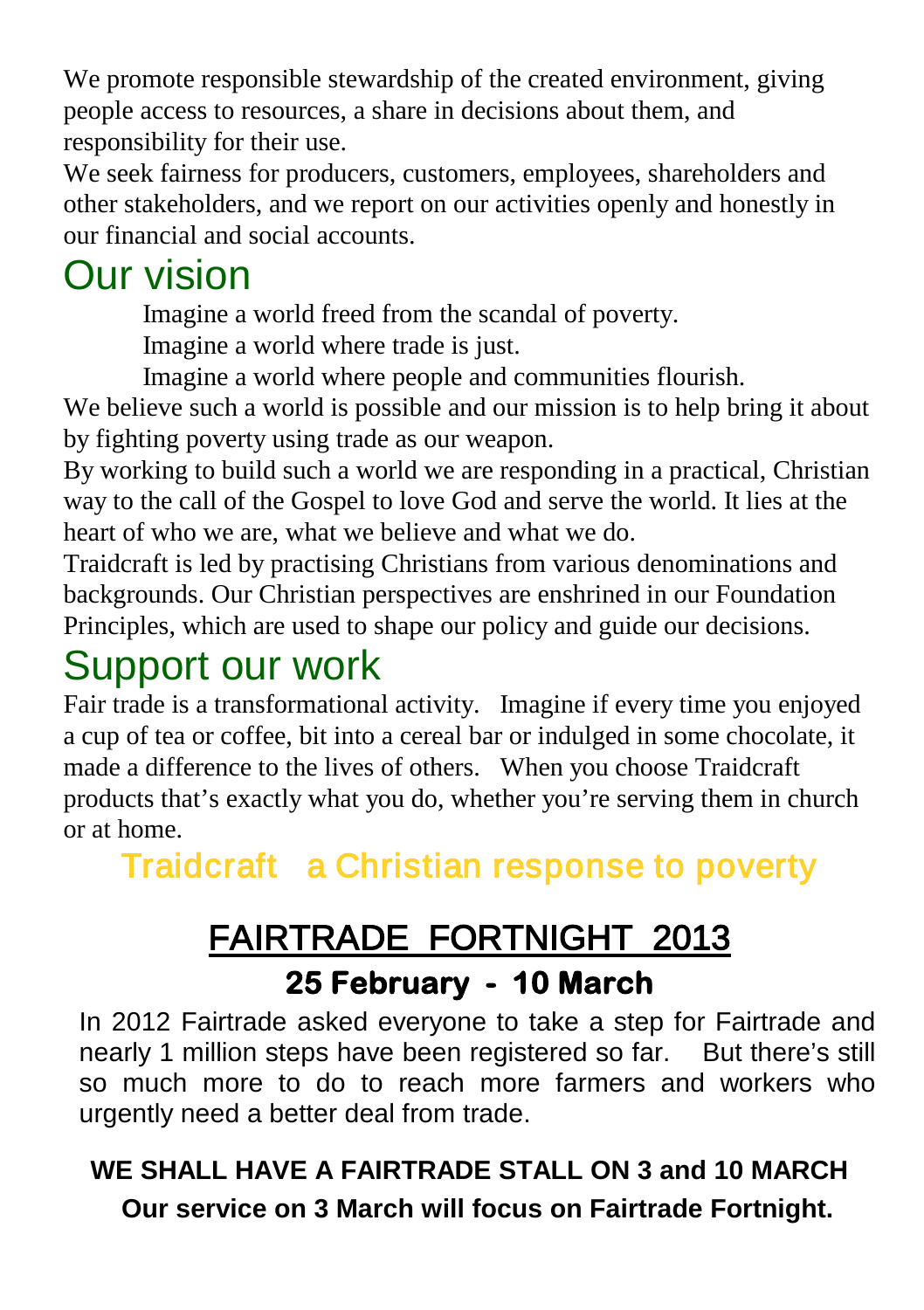#### **WORLD DAY OF PRAYER Friday 1 March**

#### **Cruden Parish Church 7 pm**

Each year, the first service of the day is held on the island of Tuvalu in the Pacific Ocean, close to the international dateline, and continues for a period of 36 hours until that same date concludes in Alaska just to the other side of the dateline.

The service for 2013 was prepared by Christian women of France.

The theme of the service this year is

**"I was a stranger and you welcomed me"**  Why not come along to this years' service after which refreshments will be provided.

*Yet another internet circulation – which appealed to your ever ageing minister!! HAPPY NEW YEAR MY OLD FRIENDS!*

#### *TODAY IS THE OLDEST YOU'VE EVER BEEN, YET THE YOUNGEST YOU'LL EVER NOW BE, SO ENJOY THIS DAY WHILE IT LASTS.*

- *Your Kids are becoming you but your grandchildren are perfect!*
- *Going out is good, coming home is better!*
- *You forget names.... But it's OK because other people forgot they even knew you!!!*
- *You realise you're never going to be really good at anything....*
- *The things you used to care to do, you no longer care to do, but you really do care that you don't care to do them anymore.*
- *You sleep better on a lounge chair with the TV blaring than in bed.*
- *You miss the days when everything worked with just an "ON" and "OFF" Switch.*
- *You tend to use more 4 letter words ... "what?"..."when?"... ???*
- *Everybody whispers.*
- *You have 3 sizes of clothes in your closet, 2 of which you will never wear.*
- *But Old is good in some things: Old songs, Old movies, and best of all, OLD FRIENDS!!*

*Stay well, "OLD FRIEND!"*